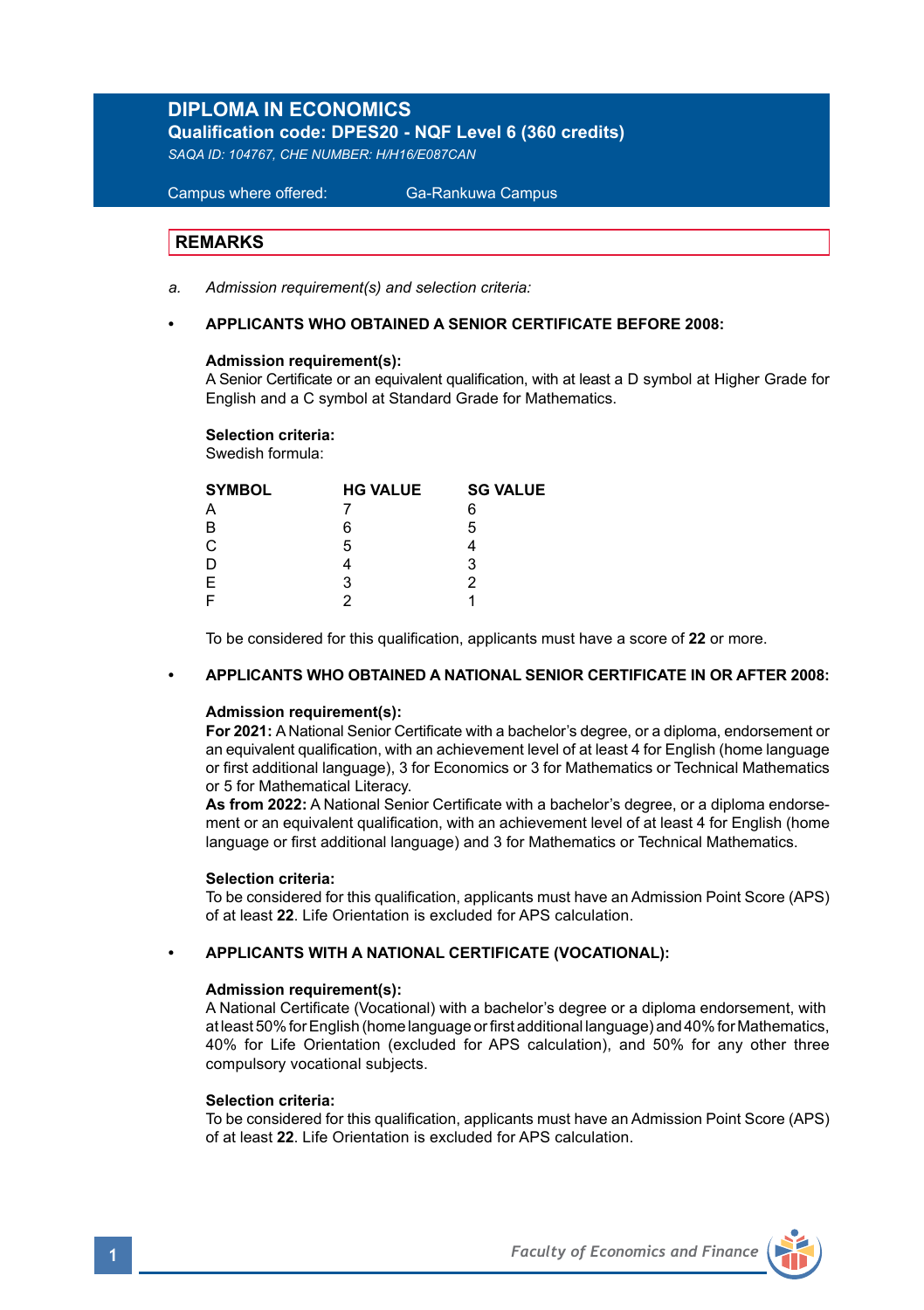## **• APPLICANTS WITH A NATIONAL N DIPLOMA AS PUBLISHED IN NATED 191: N4/N5/N6 (NQF LEVEL 5) (only applicable for the 2021 intake):**

#### **Admission requirement(s):**

A National Senior Certificate (NSC) with at least 50% (APS score of 4) for English, and a National N Diploma (Nated 191: N4/N5/N6) at NQF Level 5, issued by the Council for Quality Assurance in General and Further Education and Training (Umalusi), with at least 50% (APS of 4) for relevant modules in the fields of Business or Finance.

Applicants will be exempted from certain NQF Level 5 modules on the grounds of N4/N5/ N6 subjects passed.

### **• FOR APPLICANTS WITH A NATIONAL N DIPLOMA AS PUBLISHED IN NATED 191 (NQF LEVEL 5) (all intakes as from 2022):**

#### **Admission requirement(s):**

A National Senior Certificate (NSC) with at least 50% (APS score of 4) for English, and a National N Diploma (Nated 191: N4/N5/N6) at NQF Level 5, issued by the Council for Quality Assurance in General and Further Education and Training (Umalusi), with at least 40% (APS of 3) for Financial Accounting at NQF level 5 averaged from the combination of N4 Financial Accounting and N5 Financial Accounting and N6 Financial Accounting at NQF Level 5.

Applicants will be exempted from certain NQF Level 5 modules on the grounds of N4/N5/ N6 modules passed.

*b. Assessment procedure(s):*

No further assessment will be done. Please take note that all completed applications received within the published due dates will be ranked. After consideration of the Departmental Student Enrolment Plan, only the top ranking applicants will be selected. Once a programme is full, a waiting list will be in place to provide an opportunity for applicants to fill places of those who did not register on time. Applicants will be informed of their status per official letter from the Office of the Registrar, alternatively, they can check their application status on the TUT website, www.tut.ac.za.

- *c. Recognition of Prior Learning (RPL), equivalence and status:* See Chapter 30 of Students' Rules and Regulations.
- *d. Intake for the qualification:* January only.
- *e. Presentation:* Day classes.
- *f. Minimum duration:* Three years.
- *g. Exclusion and readmission:* See Chapter 2 of Students' Rules and Regulations.
- *h. WIL in Economics (Simulation) I and II:* See Chapter 5 of Students' Rules and Regulations.

## **CURRICULUM**

| <b>FIRST YEAR</b> |                                                |       |     |                                      |  |  |
|-------------------|------------------------------------------------|-------|-----|--------------------------------------|--|--|
| <b>CODE</b>       | <b>MODULE</b>                                  | NOF-L |     | <b>CREDIT PREREQUISITE MODULE(S)</b> |  |  |
|                   | ALE125D Academic Literacy IA (block<br>module) | (5)   | (2) |                                      |  |  |

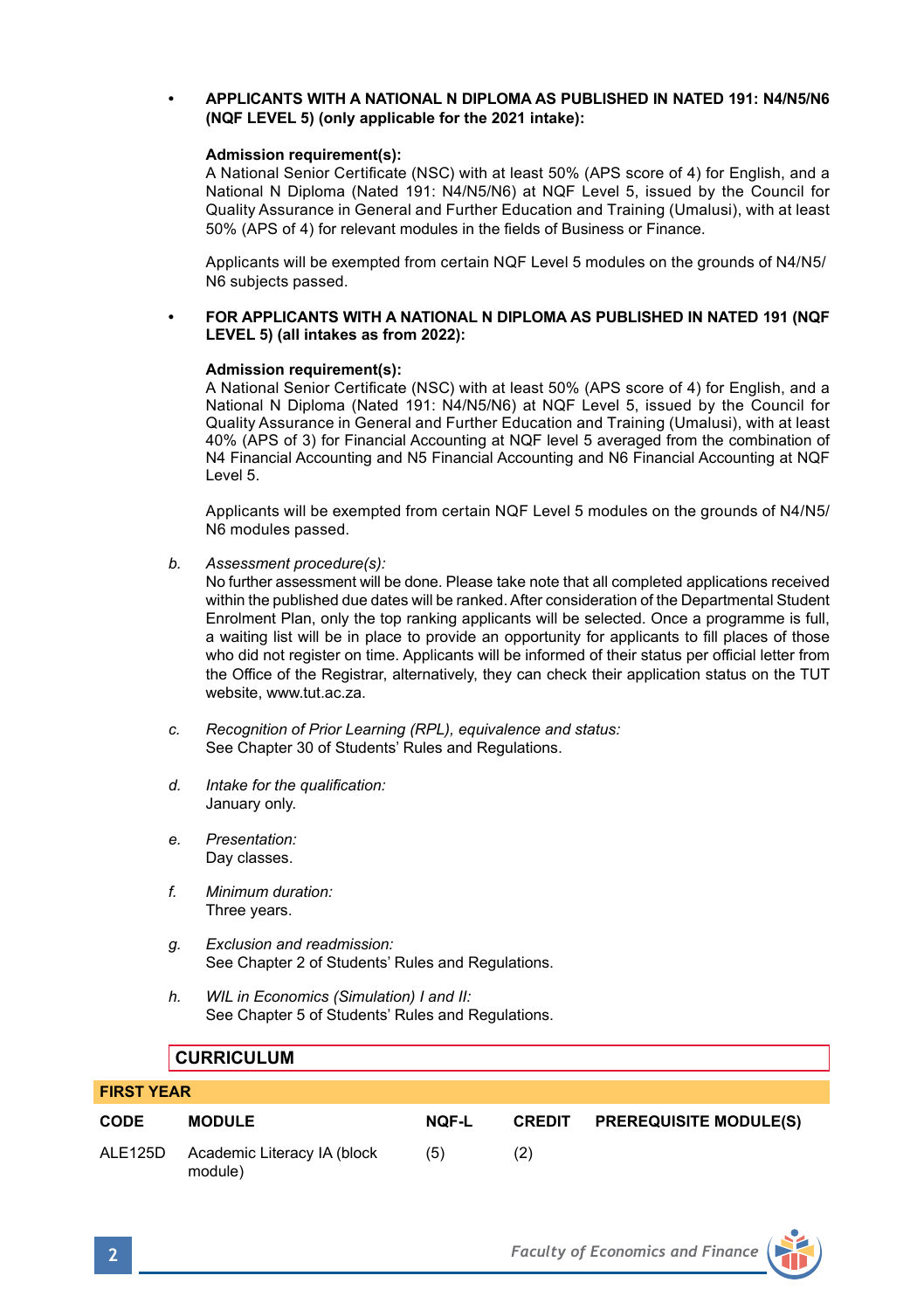| CPI105D<br>FIE105D<br>LSK125D<br>MLE105D<br>STE105D    | Computer Literacy IA<br><b>Financial Economics I</b><br>Life skills IA (block module)<br><b>Mathematical Economics I</b><br><b>Statistical Economics I</b> | (5)<br>(5)<br>(5)<br>(5)<br>(5) | (10)<br>(24)<br>(2)<br>(24)<br>(24) |                                                                                                                                                                                                                       |  |  |  |
|--------------------------------------------------------|------------------------------------------------------------------------------------------------------------------------------------------------------------|---------------------------------|-------------------------------------|-----------------------------------------------------------------------------------------------------------------------------------------------------------------------------------------------------------------------|--|--|--|
| <b>FIRST SEMESTER</b>                                  |                                                                                                                                                            |                                 |                                     |                                                                                                                                                                                                                       |  |  |  |
| MIS115D                                                | Microeconomics IA                                                                                                                                          | (5)                             | (12)                                |                                                                                                                                                                                                                       |  |  |  |
| <b>SECOND SEMESTER</b>                                 |                                                                                                                                                            |                                 |                                     |                                                                                                                                                                                                                       |  |  |  |
| CAU115D                                                | <b>Communication for Academic</b><br>Purpose IA                                                                                                            | (5)                             | (10)                                |                                                                                                                                                                                                                       |  |  |  |
| MCM115D                                                | Macroeconomics IB                                                                                                                                          | (5)                             | (12)                                | Microeconomics IA                                                                                                                                                                                                     |  |  |  |
|                                                        | TOTAL CREDITS FOR THE FIRST YEAR:                                                                                                                          |                                 | 120                                 |                                                                                                                                                                                                                       |  |  |  |
| <b>SECOND YEAR</b>                                     |                                                                                                                                                            |                                 |                                     |                                                                                                                                                                                                                       |  |  |  |
| <b>CODE</b>                                            | <b>MODULE</b>                                                                                                                                              | <b>NQF-L</b>                    | <b>CREDIT</b>                       | <b>PREREQUISITE MODULE(S)</b>                                                                                                                                                                                         |  |  |  |
| <b>FIE206D</b><br><b>MAE206D</b><br>MIC206D<br>WEC205D | <b>Financial Economics II</b><br>Macroeconomics II<br>Microeconomics II<br>WIL in Economics (Simulation) I                                                 | (6)<br>(6)<br>(6)<br>(5)        | (24)<br>(12)<br>(12)<br>(24)        | <b>Financial Economics I</b><br>Macroeconomics IB<br>Microeconomics IA<br><b>Financial Economics I</b><br>Macroeconomics IB<br><b>Mathematical Economics I</b><br>Microeconomics IA<br><b>Statistical Economics I</b> |  |  |  |
| <b>FIRST SEMESTER</b>                                  |                                                                                                                                                            |                                 |                                     |                                                                                                                                                                                                                       |  |  |  |
| CWC215D<br>ECT215D                                     | Commercial Law IA<br>Econometrics I                                                                                                                        | (5)<br>(5)                      | (12)<br>(12)                        | Mathematical Economics I<br><b>Statistical Economics I</b>                                                                                                                                                            |  |  |  |
| <b>FAA115D</b>                                         | <b>Financial Accounting IA</b>                                                                                                                             | (5)                             | (12)                                |                                                                                                                                                                                                                       |  |  |  |
| <b>SECOND SEMESTER</b>                                 |                                                                                                                                                            |                                 |                                     |                                                                                                                                                                                                                       |  |  |  |
| FAB115D                                                | <b>Financial Accounting IB</b>                                                                                                                             | (5)                             | (12)                                | <b>Financial Accounting IA</b>                                                                                                                                                                                        |  |  |  |
|                                                        | TOTAL CREDITS FOR THE SECOND YEAR:                                                                                                                         |                                 | 120                                 |                                                                                                                                                                                                                       |  |  |  |
| <b>THIRD YEAR</b>                                      |                                                                                                                                                            |                                 |                                     |                                                                                                                                                                                                                       |  |  |  |
| CODE                                                   | <b>MODULE</b>                                                                                                                                              | <b>NQF-L</b>                    | <b>CREDIT</b>                       | <b>PREREQUISITE MODULE(S)</b>                                                                                                                                                                                         |  |  |  |
| EAE305D<br>ECT316D                                     | Ethical Aspects of Economics I<br>Econometrics II (first-semester<br>module)                                                                               | (5)<br>(6)                      | (12)<br>(12)                        | Econometrics I                                                                                                                                                                                                        |  |  |  |
| FIE306D<br>MAE306D<br>MIC306D<br>WEC306D               | <b>Financial Economics III</b><br>Macroeconomics III<br>Microeconomics III<br>WIL in Economics (Simulation) II                                             | (6)<br>(6)<br>(6)<br>(6)        | (24)<br>(18)<br>(18)<br>(36)        | <b>Financial Economics II</b><br>Macroeconomics II<br>Microeconomics II<br>WIL in Economics (Simulation) I                                                                                                            |  |  |  |
| TOTAL CREDITS FOR THE THIRD YEAR:                      |                                                                                                                                                            |                                 | 120                                 |                                                                                                                                                                                                                       |  |  |  |

TOTAL CREDITS FOR THE QUALIFICATION: **360**

**3** *Faculty of Economics and Finance*

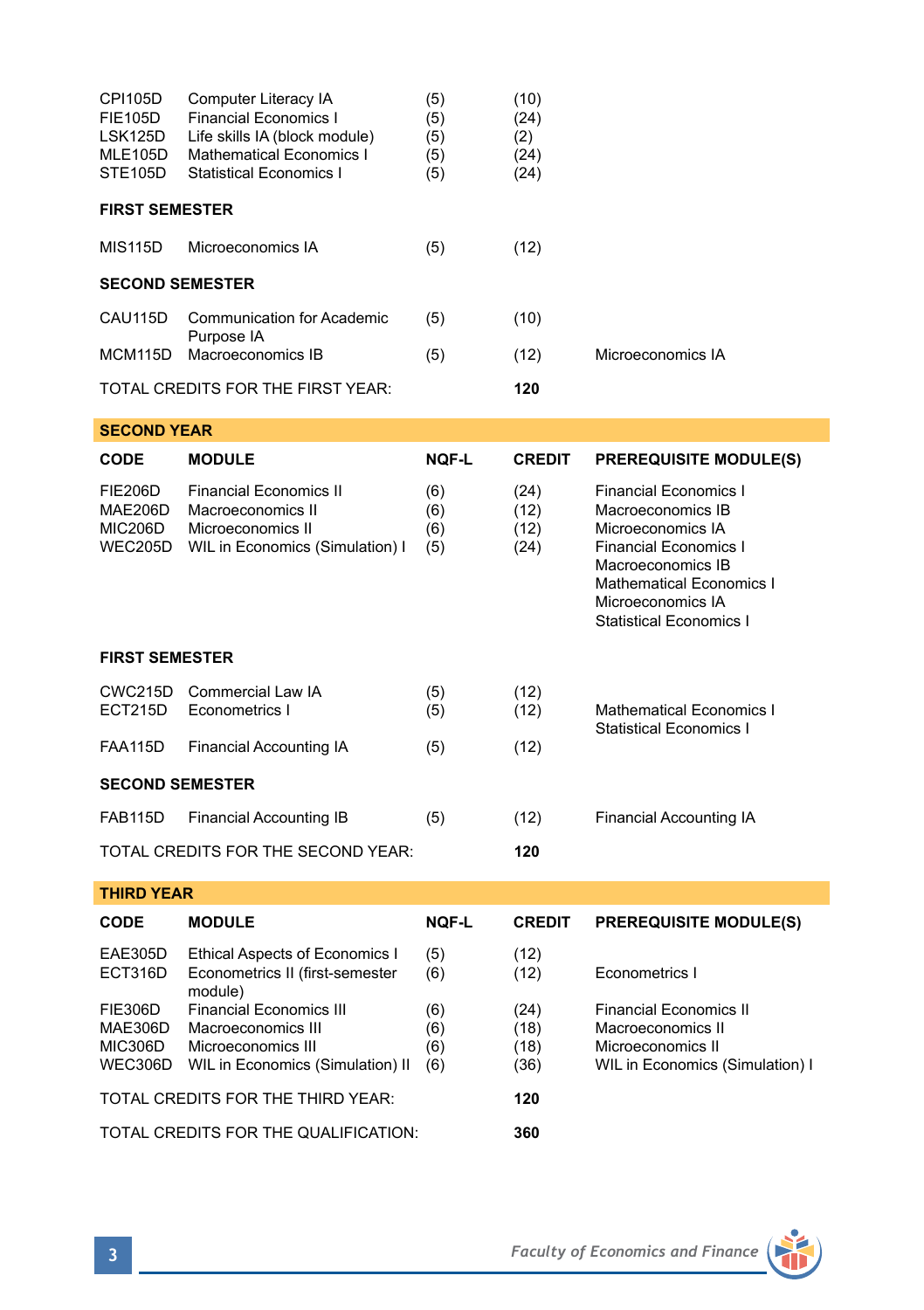# **MODULE INFORMATION (OVERVIEW OF SYLLABUS)**

The syllabus content is subject to change to accommodate industry changes. Please note that a more detailed syllabus is available at the Department or in the study guide that is applicable to a particular module. At time of publication, the syllabus content was defined as follows:

## **A**

#### **ACADEMIC LITERACY IA (ALE125D) CONTINUOUS ASSESSMENT** *(Module custodian: Directorate of Library and Information Services)*

Introduction of information literacy. Development of a search strategy and application of a search string to search engines and academic databases. Evaluation of information sources. Ethical and legal use of information. (Total tuition time: not available)

### $\mathbf{C}$

#### **COMMERCIAL LAW IA (CWC215D) 1 X 3-HOUR PAPER** *(Module custodian: Department of Law)*

This module prepares the student to gain a general understanding of the South African legal system and to equip the student with detailed knowledge, skills, attitudes and competencies to analyse and solve basic problems relating to the general principles of the law of contract and to specific contracts and other aspects of commercial law in South Africa. (Total tuition time: not available)

## **COMMUNICATION FOR ACADEMIC PURPOSE IA (CAU115D) 1 X 3-HOUR PAPER**

### *(Module custodian: Department of Auditing)*

A workable knowledge of English is an essential skill for any graduate who is required to conduct themselves successfully in a professional working environment. This module will equip students with the competencies required to compose a selection of written texts related to communicating both internally and externally within a professional environment. In addition, the module includes strategies that are essential for the effective communication in various situations, including small groups to avoid unproductive conflict, a multicultural context, etc. (Total tuition time: not available)

## **COMPUTER LITERACY IA (CPI105D) CONTINUOUS ASSESSMENT**

### *(Module custodian: End User Computing Unit)*

Students have to acquire foundational knowledge in computing fundamentals, essential digital skills in key applications based on MS Office Suite and network basics (i.e. MS Outlook and Internet). Students will do online exams that are mapped with SAQA. (Total tuition time: not available)

## **E**

## **ECONOMETRICS I (ECT215D) 1 X 3-HOUR PAPER**

## *(Module custodian: Department of Economics)*

This module presents simple and multiple regression models and estimation techniques, the normality assumption in econometric modelling, multicollinearity, heteroscedasticity and autocorrelation, model specification, diagnostic testing and data management, introductory econometric modelling techniques such as ordinary least squares, the use of dummy variable regression models as well as regression models that use qualitative responses. Furthermore, the module introduces students to the use of Econometrics software packages and emphasises practical laboratory sessions over and above normal lectures and tutorials. (Total tuition time: not available)

### **ECONOMETRICS II (ECT316D) 1 X 3-HOUR PAPER**

## *(Module custodian: Department of Economics)*

The module covers the matrix algebraic approach to regression analysis, the normality assumption in econometric modelling, the two variable regression model and its estimation, multiple regression analysis, estimation and inference, multicollinearity, heteroscedasticity and autocorrelation, time series econometrics and forecasting as well as the intermediate econometric modelling techniques such as dynamic econometric models like the Autoregressive and Distributed-Lag Models (ARDL), nonlinear regression models, cointegration analysis as well as panel data regression models. (Total tuition time: not available)

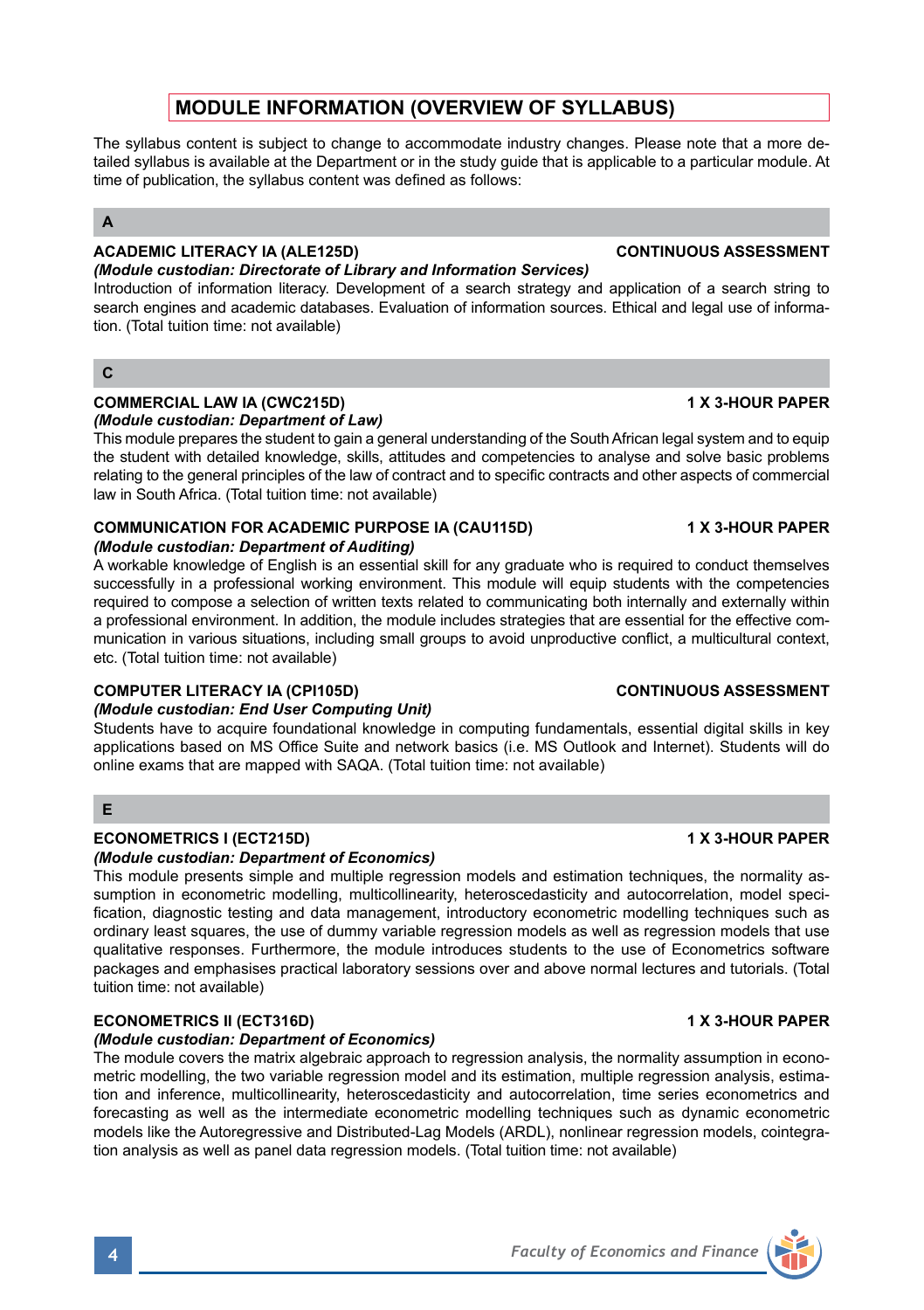## **ETHICAL ASPECTS OF ECONOMICS I (EAE305D) 1 X 3-HOUR PAPER**

### *(Module custodian: Department of Economics)*

This module presents the basic distinctive systematic approach and literature to the study of markets, ethics, and business ethics. The module covers stylised topics on markets, the nature of property, property rights, markets, and law, the stockholder view of corporate responsibility, public goods and the utilitarian tradition, the invisible hand, and community and the common good. (Total tuition time: not available)

## **F**

# **FINANCIAL ACCOUNTING IA (FAA115D) 1 X 3-HOUR PAPER**

*(Module custodian: Department of Accounting)* The module introduces the accounting process for recording of transactions from source documents through to the financial statements of a sole trader. The focus is on the measurement and recognition of Value Added Tax (VAT), assets, liabilities, income and expenses; recognition of accounting adjustments and period end adjust-

# ments. (Total tuition time: not available)

## **FINANCIAL ACCOUNTING IB (FAB115D) 1 X 3-HOUR PAPER**

### *(Module custodian: Department of Accounting)*

The module will re-enforce the accounting process for recording of transactions from source documents through to the financial statements of a partnership, close corporation and non-profit organisation. The focus is on the measurement and recognition of Value Added Tax (VAT), assets, liabilities, income and expenses; statement of cash-flow, the disposal of non-current assets, recognition of accounting adjustments and period end adjustments. (Total tuition time: not available)

### **FINANCIAL ECONOMICS I (FIE105D) 1 X 3-HOUR PAPER**

### *(Module custodian: Department of Economics)*

This module covers the principles and institutions governing financial markets in the context of market economy. It also highlights financial systems, regulation of the financial markets, depository institutions, the South African Reserve bank, creation of money and monetary policy, insurance industries, pension funds, and investment institutions. Furthermore, the module presents comprehensive overview of the level and structure of interest rates and the term structure of interest rates. (Total tuition time: not available)

### **FINANCIAL ECONOMICS II (FIE206D) 1 X 3-HOUR PAPER**

### *(Module custodian: Department of Economics)*

This module deals with the in-depth analysis of financial markets concepts, theories, models and applications. Themes covered in this module include; financial systems, equity markets, derivative security markets, and applications on economics of financial markets, among others. Furthermore, the module explores the role of financial assets and financial markets in a local and globally economy setup. (Total tuition time: not available)

## **FINANCIAL ECONOMICS III (FIE306D) 1 X 3-HOUR PAPER**

### *(Module custodian: Department of Economics)*

This module deals with the in-depth analysis of derivatives markets and option markets. Themes covered in this module include; financial systems, equity markets, derivative security markets, and applications on economics of financial markets, among others. Furthermore, the module explores the role of financial assets and financial markets in a local and globally economy setup. (Total tuition time: not available)

## **L**

# *(Module custodian: Directorate of Student Development and Support)*

Academic, personal and socioemotional skills development for students in higher education. Personal and social dimensions address: effective planning and self-management (goal setting and time management); Adjusting to university life (student life, diversity and change); Intra- and interpersonal skills development (conflict management, self-esteem, relationship management); Effective living (healthy living, HIV education, substance abuse); Academic dimension addresses: academic skills for university (e.g. critical thinking, creativity, managing assignments and assessments). (Total tuition time: not available)

### **LIFE SKILLS IA (LSK125D) CONTINUOUS ASSESSMENT**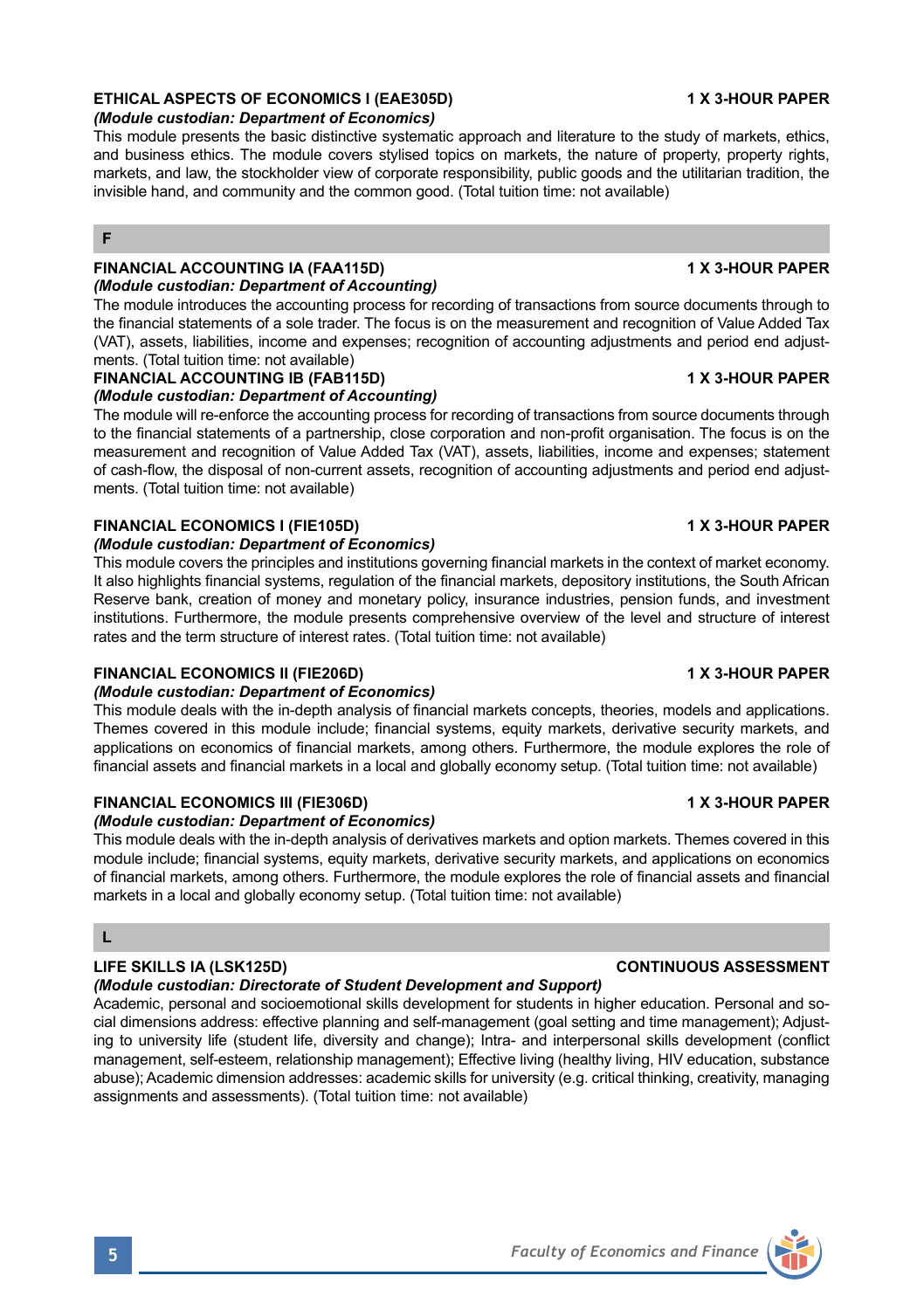## MACROECONOMICS IB (MCM115D) **1 X 3-HOUR PAPER**

## *(Module custodian: Department of Economics)*

This module presents principles of macroeconomics and their applications in the context of goods and financial markets. Macroeconomic models such as AD-AS and IS-LM will be applied to real world scenario to demonstrate macroeconomic concepts such as economy's output levels and determination of interest rates. (Total tuition time: not available)

## **MACROECONOMICS II (MAE206D) 1 X 3-HOUR PAPER**

## *(Module custodian: Department of Economics)*

This module presents in-depth analysis of macroeconomic theories and their applications in goods markets, financial markets, and labour markets. It also presents models like AD-AS model. (Total tuition time: not available)

# **MACROECONOMICS III (MAE306D)** 1 X 3-HOUR PAPER

## *(Module custodian: Department of Economics)*

This module presents intermediate level macroeconomics theories and their applications in the context of goods and financial markets. Macroeconomic models such as AD-AS and IS-LM will be applied to real world scenario to demonstrate macroeconomic concepts such as economy's output levels and determination of interest rates. Furthermore, it covers topics like IS-LM model, labour markets, AD-AS model and Phillips curve. (Total tuition time: not available)

# **MATHEMATICAL ECONOMICS I (MLE105D) 1 X 3-HOUR PAPER**

## *(Module custodian: Department of Economics)*

This module presents mathematical foundation in business, economic, social sciences and life realities. The module begins with algebraic topics such as equations, functions, matrix algebra, linear programming and mathematics of finance. The module further introduces students to topics in calculus such as differentiation, integration and curve sketching. This module prepares students to handle quantitative aspects in courses such as microeconomics and econometrics. (Total tuition time: not available)

## MICROECONOMICS IA (MIS115D) **1 X 3-HOUR PAPER**

## *(Module custodian: Department of Economics)*

This module covers basic principles and application of microeconomics. It introduces topics in economics including the basic economic problems, factors of production and their rewards, the concepts and applications of elasticity, consumer theory and firms' output decisions, and market structures. Furthermore, this module prepares students with the knowledge, skills, and attitude they need to operate ethically and responsibly as economic officers, financial advisers, and to be able to respond to the challenges of the economic environment. (Total tuition time: not available)

# **MICROECONOMICS II (MIC206D) 1 X 3-HOUR PAPER**

## *(Module custodian: Department of Economics)*

This module provides in-depth analysis of microeconomic theories and their applications using simple mathematical concepts such as algebra and calculus. Students will be introduced to various topics in microeconomics including application of demand and supply model, monopoly market, competitive market, oligopoly market, monopolistic competition market. Students will also be introduced to consumer choice and firm's output decisions and their application. (Total tuition time: not available)

# **MICROECONOMICS III (MIC306D) 1 X 3-HOUR PAPER**

## *(Module custodian: Department of Economics)*

This module presents various microeconomics models and their applications using intermediate mathematical concepts in algebra and calculus. It covers topics in microeconomics including theory of consumer and producer, the analysis of various market structures such as perfect competition, monopoly and monopolistic completion, oligopoly, duopoly and game theory using partial equilibrium models. (Total tuition time: not available)